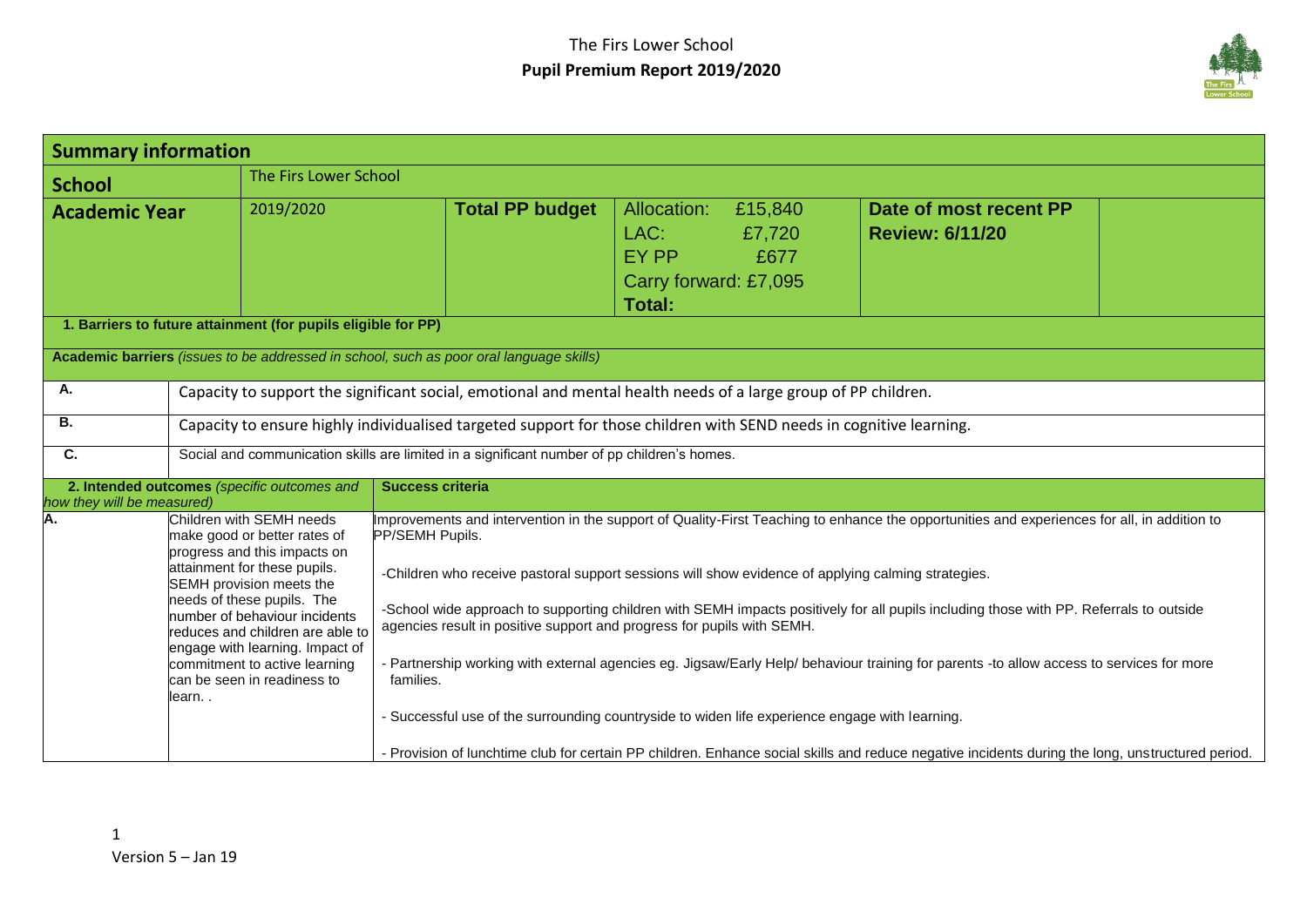## The Firs Lower School **Pupil Premium Report 2019/2020**



| В. | Evidence of successful<br>Reading, Writing and Maths<br>interventions demonstrating the<br>impact on progress and closing<br>the gap between pp children<br>and non-pp children. | Evidence of successful interventions, demonstrating clearly impact on progress and attainment.<br>Compare progress through assessment at beginning and during interventions eg Numicon; Lexia; Read, Write Inc assessments.<br>Monitor progress of handwriting: letter formation, consistency of letter size, overall neatness. |
|----|----------------------------------------------------------------------------------------------------------------------------------------------------------------------------------|---------------------------------------------------------------------------------------------------------------------------------------------------------------------------------------------------------------------------------------------------------------------------------------------------------------------------------|
| U  | Children with social and<br>communication issues will<br>interact more positively with<br>others.                                                                                | Observe confidence growing in drama sessions; time to talk sessions etc.<br>Track progress through feedback from class times; observations of social times, assemblies etc.<br>Develop positive interactions with parents of pp children.                                                                                       |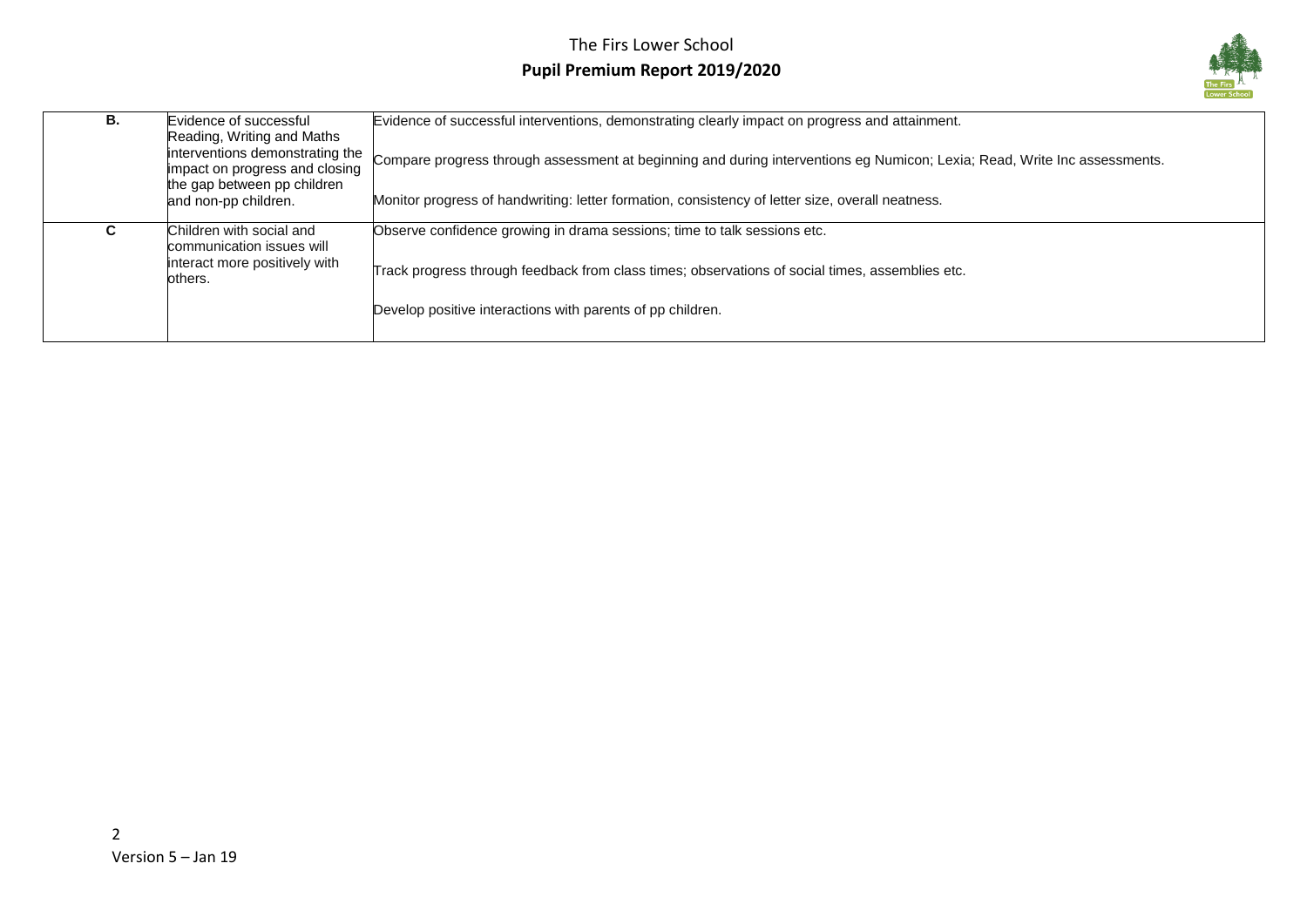## The Firs Lower School **Pupil Premium Report 2019/2020**



| 3. Review of expenditure                                                                                                                                                                                                                                                                                                                                                |                                                                                                                                                                         |                                                                                                                                                                                                                                                                                               |                                                                        |
|-------------------------------------------------------------------------------------------------------------------------------------------------------------------------------------------------------------------------------------------------------------------------------------------------------------------------------------------------------------------------|-------------------------------------------------------------------------------------------------------------------------------------------------------------------------|-----------------------------------------------------------------------------------------------------------------------------------------------------------------------------------------------------------------------------------------------------------------------------------------------|------------------------------------------------------------------------|
| Review 19/20 - To be completed Autumn 20                                                                                                                                                                                                                                                                                                                                |                                                                                                                                                                         |                                                                                                                                                                                                                                                                                               |                                                                        |
|                                                                                                                                                                                                                                                                                                                                                                         |                                                                                                                                                                         |                                                                                                                                                                                                                                                                                               |                                                                        |
| Intended outcome<br>Α                                                                                                                                                                                                                                                                                                                                                   | <b>Action</b>                                                                                                                                                           | <b>Estimated impact/ rationale:</b> Did you meet the success criteria? Cost                                                                                                                                                                                                                   |                                                                        |
| Children with SEMH needs make<br>good or better rates of progress<br>and this impacts on attainment for<br>these pupils. SEMH provision<br>meets the needs of these pupils.<br>The number of behaviour incidents children.<br>reduces and children are able to<br>engage with learning. Impact of<br>commitment to active learning can<br>be seen in readiness to learn | Weekly 1:1 pastoral support sessions with each<br>pupil premium child.<br>Group 'nurture' type sessions for pupil premium                                               | Both the 1:1 sessions and group 'nurture' type sessions<br>were highly personalised- based on the emotional needs<br>and behaviours of pupil premium individuals.<br>Individuals were supported according to their personal<br>needs and addressed any issues raised by home or by<br>school. | Labour: £2,854<br>Labour £5,933                                        |
|                                                                                                                                                                                                                                                                                                                                                                         |                                                                                                                                                                         |                                                                                                                                                                                                                                                                                               |                                                                        |
| Intended outcome<br>в                                                                                                                                                                                                                                                                                                                                                   | <b>Action</b>                                                                                                                                                           | Estimated impact: Did you meet the success criteria?<br>(Include impact on pupils not eligible for PP, if<br>appropriate).                                                                                                                                                                    | Cost                                                                   |
| Evidence of successful Reading,<br>Writing and Maths interventions<br>demonstrating the impact on<br>progress and closing the gap<br>between pp children and non-pp<br>children.                                                                                                                                                                                        | Lexia reading intervention (accessible to all pupil<br>premium children)<br>TA to support Lexia<br>TA to support pp children in KS1<br>TA to support pp children in KS2 |                                                                                                                                                                                                                                                                                               | Cost of Lexia: £4389<br>Labour to support RWI tuition/ Lexia:<br>£1042 |
|                                                                                                                                                                                                                                                                                                                                                                         |                                                                                                                                                                         |                                                                                                                                                                                                                                                                                               |                                                                        |
| Intended outcome<br>С                                                                                                                                                                                                                                                                                                                                                   | <b>Action</b>                                                                                                                                                           | Estimated impact: Did you meet the success criteria?<br>(Include impact on pupils not eligible for PP, if<br>appropriate).                                                                                                                                                                    | Cost                                                                   |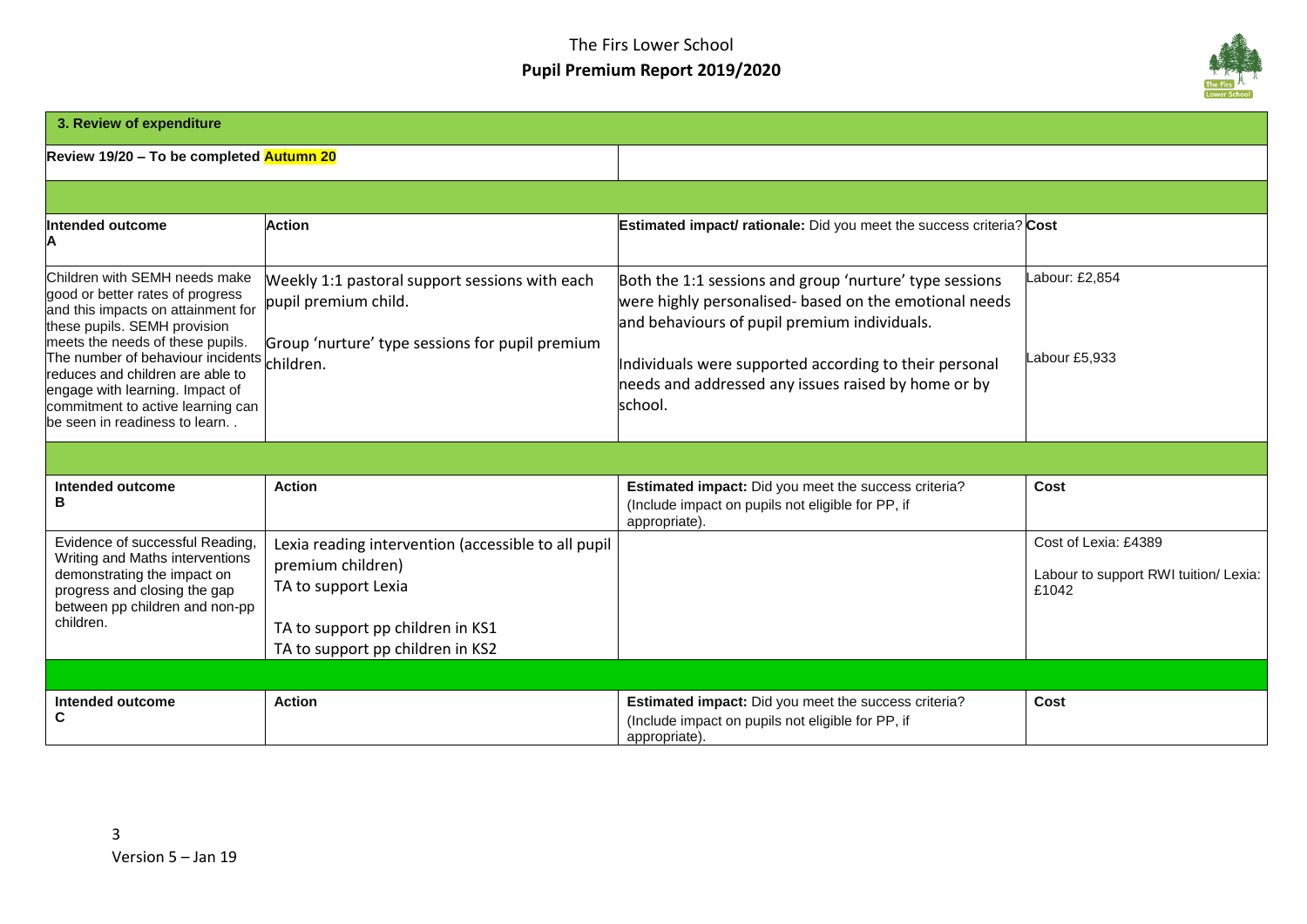

| Children with social and<br>communication issues will<br>interact more positively with<br>others.                        | Behaviour was modelled in social intervention<br>groups, where games were played and specific<br>reactions were modelled with the children.                | Less behavioural incidents occurred. A lower<br>percentage of exits from classrooms and the<br>playground. | Labour: £2695<br>Resources:£76 |
|--------------------------------------------------------------------------------------------------------------------------|------------------------------------------------------------------------------------------------------------------------------------------------------------|------------------------------------------------------------------------------------------------------------|--------------------------------|
| <b>Additional support:</b>                                                                                               | Funding for the residential trip to Grafham as well as<br>swimming was due to be supported by pupil premium<br>but didn't go ahead due to the coronavirus. |                                                                                                            | £0                             |
| Total expenditure: Labour £8,276<br>Resources £4,465<br>Total: £16,989<br>Carry forward for 2020/2021 (estimated) £8,967 |                                                                                                                                                            |                                                                                                            |                                |

#### **Supporting Pupil Premium children during Covid-19**

During the school closure, vulnerable children, including those with pupil premium were provided with weekly contact from our Pastoral support worker or SENCo. These children were offered regular emails, telephone calls or virtual meetings to support their emotional needs and extra learning materials were provided if necessary to supplement learning packs supplied for each class. In addition, children who were deemed to require to attend school, were given a place in the school keyworker/vulnerable children provision. Free school meal vouchers were issued to those who required them.